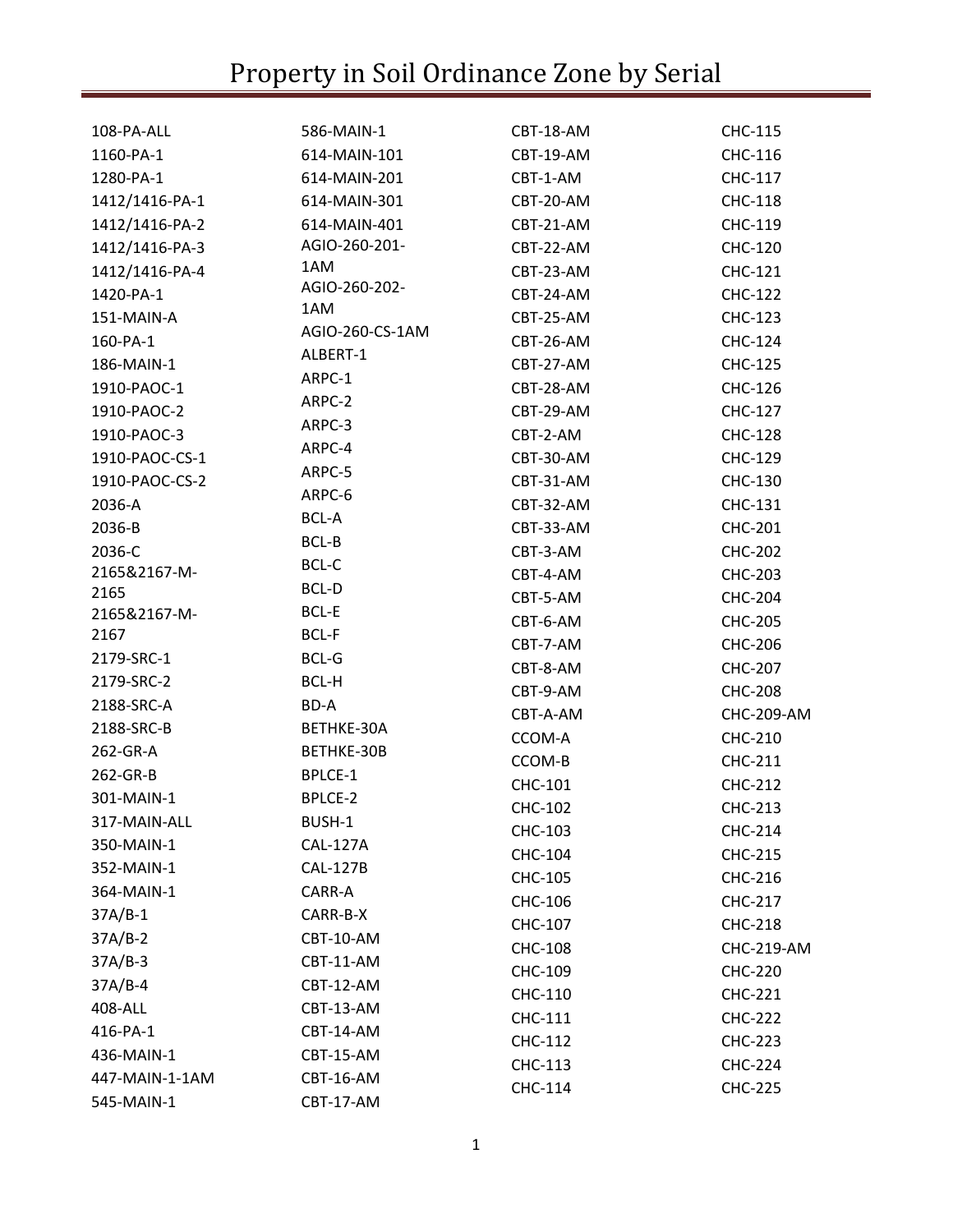| <b>CHC-226</b> | CHC-406        | CJ-354-L   | CLD-R-419          |
|----------------|----------------|------------|--------------------|
| <b>CHC-227</b> | <b>CHC-407</b> | CJ-355-U   | CL-R-201           |
| <b>CHC-228</b> | <b>CHC-408</b> | CJ-356-L   | CL-R-202           |
| <b>CHC-229</b> | CHC-409        | CJ-357-L   | CL-R-203           |
| CHC-230        | CHC-410        | CJ-358-U   | CL-R-204           |
| <b>CHC-231</b> | CHC-411        | CJ-359-L   | CL-R-205           |
| CHC-301        | <b>CHC-412</b> | CJ-360-L   | CL-R-206           |
| <b>CHC-302</b> | CHC-413        | $CJ-361-U$ | CL-R-301           |
| CHC-303        | CHC-414        | CJ-362-L   | CL-R-302           |
| <b>CHC-304</b> | <b>CHC-415</b> | CJ-363-L   | CL-R-303           |
| CHC-305        | CHC-416        | CJ-364-U   | CL-R-304           |
| CHC-306        | CHC-417        | CJ-365-L   | CLTR-1             |
| CHC-307        | <b>CHC-418</b> | CJ-366-L   | $COL-1$            |
| <b>CHC-308</b> | CHC-419        | CJ-367-U   | COL-2              |
| CHC-309        | <b>CHC-420</b> | CLAYTON-1  | $COL-3$            |
| CHC-310        | <b>CHC-421</b> | CL-C-101   | COL-4              |
| CHC-311        | <b>CHC-422</b> | CLD-C-101  | COL-5              |
| <b>CHC-312</b> | <b>CHC-423</b> | CLD-C-101A | COL-6              |
| <b>CHC-313</b> | <b>CHC-424</b> | CLD-C-102  | COL-7              |
| CHC-314        | <b>CHC-425</b> | CLD-C-103  | COTPRK-1307        |
| CHC-315        | <b>CHC-426</b> | CLD-C-104  | COTPRK-1311        |
| CHC-316        | <b>CHC-427</b> | CLD-C-105  | COTPRK-1312        |
| CHC-317        | <b>CHC-428</b> | CLD-C-106  | <b>COTPRK-1315</b> |
| <b>CHC-318</b> | <b>CHC-429</b> | CLD-C-107  | COTPRK-1316        |
| CHC-319        | CHC-430        | CLD-R-101  | COTSS-C-1          |
| <b>CHC-320</b> | CHC-431        | CLD-R-102  | COTSS-C-10         |
| <b>CHC-321</b> | <b>CHC-432</b> | CLD-R-103  | COTSS-C-11         |
| <b>CHC-322</b> | CHR-1          | CLD-R-104  | COTSS-C-12         |
| <b>CHC-323</b> | CJ-340-L       | CLD-R-105  | COTSS-C-13         |
| CHC-324        | $CI-341-U$     | CLD-R-106  | COTSS-C-14         |
| <b>CHC-325</b> | $CJ-342-L$     | CLD-R-107  | COTSS-C-15         |
| CHC-326        | CJ-343-U       | CLD-R-108  | COTSS-C-16         |
| <b>CHC-327</b> | CJ-344-L       | CLD-R-109  | COTSS-C-17         |
| <b>CHC-328</b> | CJ-345-U       | CLD-R-110  | COTSS-C-18         |
| <b>CHC-329</b> | $CI-346-L$     | CLD-R-111  | COTSS-C-19         |
| CHC-330        | CJ-347-U       | CLD-R-112  | COTSS-C-2          |
| CHC-331        | CJ-348-L       | CLD-R-113  | COTSS-C-20         |
| <b>CHC-401</b> | CJ-349-U       | CLD-R-114  | COTSS-C-21         |
| <b>CHC-402</b> | CJ-350-L       | CLD-R-415  | COTSS-C-22         |
| <b>CHC-403</b> | $CJ-351-U$     | CLD-R-416  | COTSS-C-3          |
| <b>CHC-404</b> | CJ-352-L       | CLD-R-417  | COTSS-C-4          |
| <b>CHC-405</b> | CJ-353-U       | CLD-R-418  | COTSS-C-5          |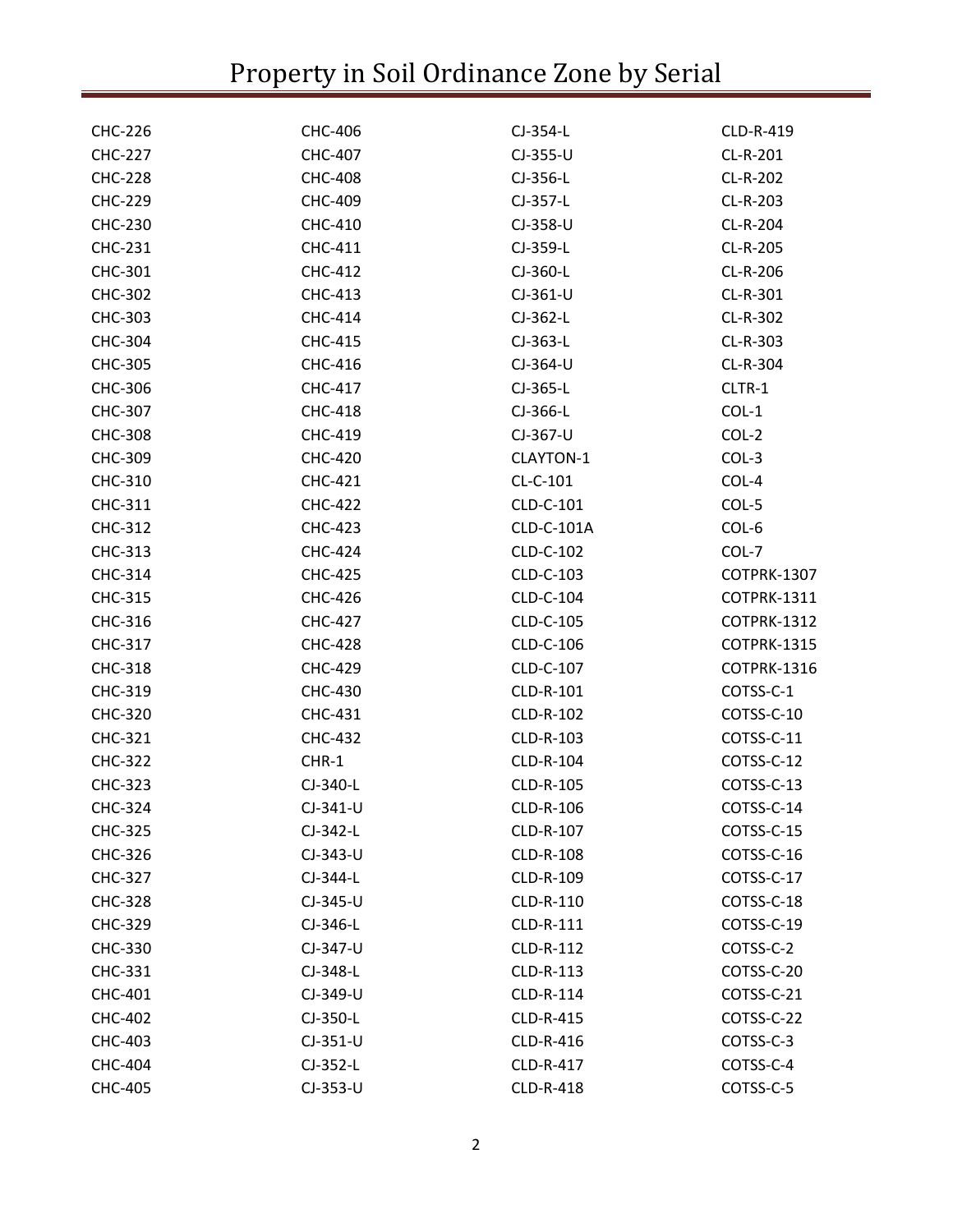| COTSS-C-6     | FS-III-L-2 | GG-404    | $HS-5-25$       |
|---------------|------------|-----------|-----------------|
| COTSS-C-7     | FS-III-L-3 | GG-405    | $HS-5-26$       |
| COTSS-C-8     | FS-III-L-4 | GG-406    | $HS-5-27$       |
| COTSS-C-9     | FS-III-L-5 | GG-407    | HS-5-28         |
| CPP-1         | FS-III-L-6 | GG-408    | $HS-5-29$       |
| <b>CPP-10</b> | FS-III-M-1 | GG-409    | $HS-5-30$       |
| <b>CPP-11</b> | FS-III-M-2 | GG-410    | $HS-6-31$       |
| <b>CPP-12</b> | FS-III-M-3 | GG-501    | HS-6-32         |
| <b>CPP-13</b> | FS-III-M-4 | GG-502    | $HS-6-33$       |
| <b>CPP-14</b> | FS-III-M-5 | GG-503    | HS-6-34         |
| CPP-2         | FS-III-M-6 | GG-504    | $HS-6-35$       |
| CPP-4         | FWO-1A     | GG-505    | HS-6-36         |
| CPP-5         | FWO-1B     | GG-506    | HS-7-37         |
| CPP-6         | FWO-2A     | GG-507    | HS-7-38         |
| CPP-7         | FWO-2B     | GG-508    | HS-7-39         |
| CPP-8         | FWO-3A     | GG-509    | HS-7-40         |
| CPP-9         | FWO-3B     | GG-510    | $HS - 7 - 41$   |
| CWST-B4       | FWO-3C     | GG-COMM   | $HS - 7 - 42$   |
| DJK-ALL       | GAD-1      | $HS-1-1$  | HUGHES-1        |
| DVD-1         | GAD-2      | $HS-1-2$  | $IHI-1$         |
| EGYPT-A       | GAD-3      | $HS-1-3$  | $IHI-1-A$       |
| FCC-1-2AM     | GDP-101    | $HS-1-4$  | $IHI-1-B$       |
| FCC-2-2AM     | GDP-102    | $HS-1-5$  | IHPC-A-AM       |
| FCC-3-2AM     | GDP-201    | $HS-1-6$  | IHPC-B-AM       |
| FCC-4         | GDP-202    | $HS-2-10$ | IHPC-C-AM       |
| FCC-5         | GDP-203    | $HS-2-11$ | IHPC-D-AM       |
| FCC-6         | GDP-301    | $HS-2-12$ | IHPC-E-AM       |
| FCC-7         | GDP-302    | $HS-2-7$  | IHPC-F-AM       |
| FCC-8         | GDP-303    | $HS-2-8$  | IHPC-G-AM       |
| $FS$ -III-J-1 | GFRS-Z     | $HS-2-9$  | $IRH-A-1$       |
| FS-III-J-2    | GG-301     | $HS-3-13$ | <b>IRH-A-10</b> |
| FS-III-J-3    | GG-302     | $HS-3-14$ | IRH-A-2         |
| FS-III-J-4    | GG-303     | $HS-3-15$ | IRH-A-3         |
| FS-III-J-5    | GG-304     | $HS-3-16$ | IRH-A-4         |
| FS-III-J-6    | GG-305     | $HS-3-17$ | IRH-A-5         |
| FS-III-K-1    | GG-306     | $HS-3-18$ | IRH-A-6         |
| FS-III-K-2    | GG-307     | $HS-4-19$ | IRH-A-7         |
| FS-III-K-3    | GG-308     | $HS-4-20$ | IRH-A-8         |
| FS-III-K-4    | GG-309     | $HS-4-21$ | IRH-A-9         |
| FS-III-K-5    | GG-401     | $HS-4-22$ | $IRH-B-1$       |
| FS-III-K-6    | GG-402     | $HS-4-23$ | <b>IRH-B-10</b> |
| FS-III-L-1    | GG-403     | HS-4-24   | $IRH-B-2$       |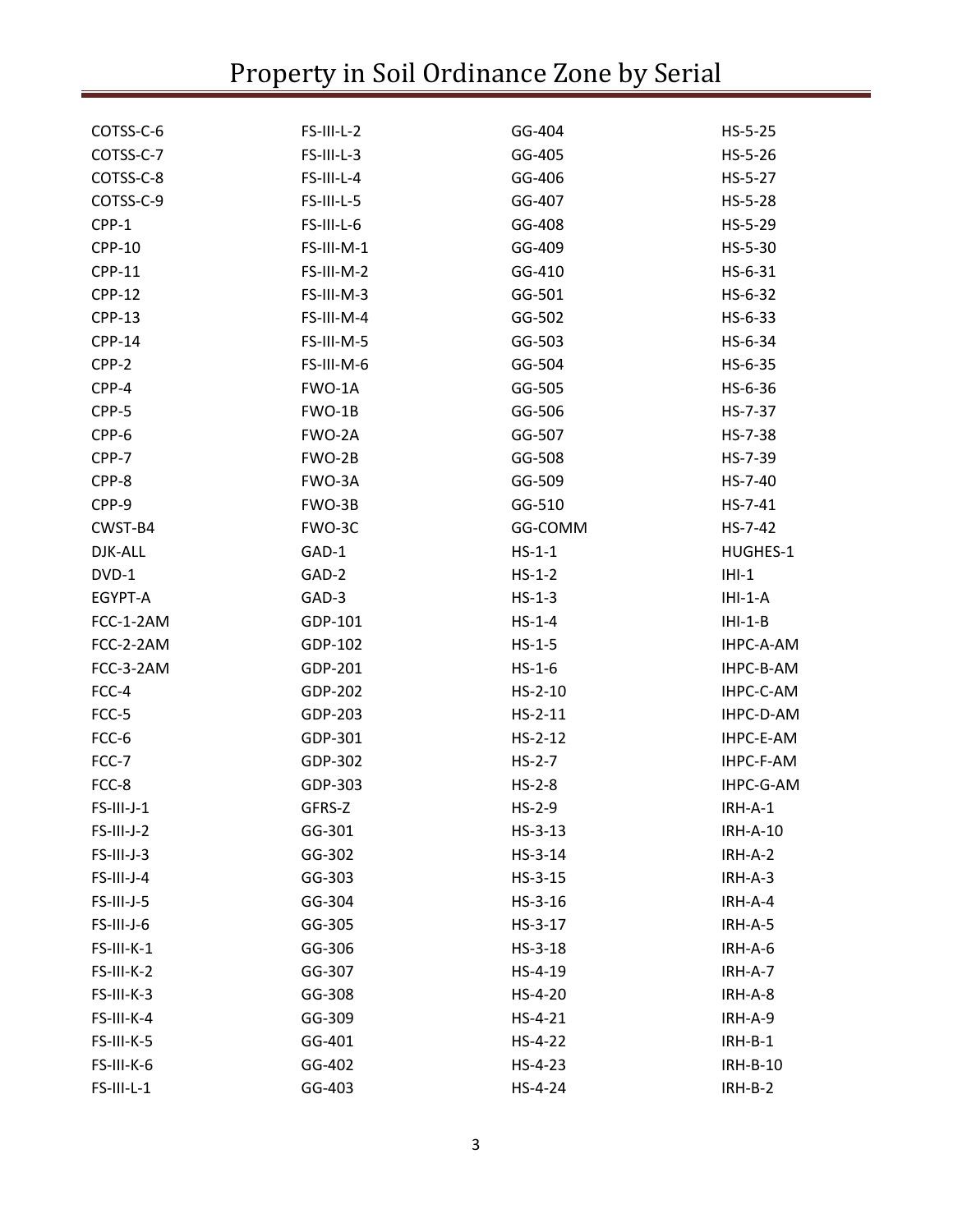| $IRH-B-3$       | IRH-FS-F-6      | <b>LLTL-302</b> | <b>MSE-28</b> |
|-----------------|-----------------|-----------------|---------------|
| IRH-B-4         | IRH-FS-G-1      | <b>LLTL-303</b> | <b>MSE-29</b> |
| IRH-B-5         | IRH-FS-G-2      | <b>LLTL-304</b> | MSE-3         |
| IRH-B-6         | IRH-FS-G-3      | <b>LLTL-305</b> | <b>MSE-30</b> |
| $IRH-B-7$       | IRH-FS-G-4      | <b>LLTL-306</b> | <b>MSE-31</b> |
| IRH-B-8         | IRH-FS-G-5      | LLTL-A          | <b>MSE-32</b> |
| IRH-B-9         | IRH-FS-G-6      | LLTL-B          | <b>MSE-33</b> |
| IRH-C-1         | IRH-FS-H-1      | LLTL-C          | MSE-34        |
| <b>IRH-C-10</b> | IRH-FS-H-2      | $LOT-27-B-2$    | <b>MSE-35</b> |
| IRH-C-2         | IRH-FS-H-3      | MAR-SWED-100-X  | <b>MSE-36</b> |
| IRH-C-3         | IRH-FS-H-4      | MAR-SWED-200    | <b>MSE-37</b> |
| IRH-C-4         | IRH-FS-H-5      | MAR-SWED-300-X  | MSE-38        |
| IRH-C-5         | IRH-FS-H-6      | <b>MER-102A</b> | <b>MSE-39</b> |
| IRH-C-6         | IRH-FS-I-1      | <b>MER-103A</b> | MSE-4         |
| IRH-C-7         | IRH-FS-I-2      | MPC-2180        | <b>MSE-40</b> |
| IRH-C-8         | $IRH-FS-I-3$    | MPC-2182        | <b>MSE-41</b> |
| IRH-C-9         | IRH-FS-I-4      | MPC-2184        | <b>MSE-42</b> |
| IRH-D-1         | IRH-FS-I-5      | MPC-2186        | <b>MSE-43</b> |
| <b>IRH-D-10</b> | IRH-FS-I-6      | MPS-1-AM-X      | MSE-44        |
| IRH-D-2         | IRHS-II-A       | MPS-3-AM-X      | <b>MSE-45</b> |
| IRH-D-3         | IRHS-II-B       | MRDR-79-A       | <b>MSE-46</b> |
| IRH-D-4         | IRHS-II-C       | MRDR-79-B       | <b>MSE-47</b> |
| IRH-D-5         | $JF-1$          | MSE-1           | <b>MSE-48</b> |
| IRH-D-6         | $JF-2$          | <b>MSE-10</b>   | <b>MSE-49</b> |
| IRH-D-7         | $JF-3$          | <b>MSE-11</b>   | MSE-5         |
| IRH-D-8         | $JF-4$          | <b>MSE-12</b>   | <b>MSE-50</b> |
| IRH-D-9         | $JF-5$          | <b>MSE-13</b>   | <b>MSE-51</b> |
| $IRH-E-1$       | $JF-6$          | <b>MSE-14</b>   | <b>MSE-52</b> |
| <b>IRH-E-10</b> | KBC-A           | <b>MSE-15</b>   | <b>MSE-53</b> |
| IRH-E-2         | KBC-B           | <b>MSE-16</b>   | <b>MSE-54</b> |
| IRH-E-3         | KENTAY-1        | <b>MSE-17</b>   | <b>MSE-55</b> |
| IRH-E-4         | LLTL-101        | <b>MSE-18</b>   | <b>MSE-56</b> |
| IRH-E-5         | <b>LLTL-102</b> | <b>MSE-19</b>   | <b>MSE-57</b> |
| IRH-E-6         | <b>LLTL-103</b> | MSE-2           | <b>MSE-58</b> |
| IRH-E-7         | <b>LLTL-104</b> | <b>MSE-20</b>   | <b>MSE-59</b> |
| IRH-E-8         | <b>LLTL-105</b> | <b>MSE-21</b>   | MSE-6         |
| IRH-E-9         | <b>LLTL-201</b> | <b>MSE-22</b>   | <b>MSE-60</b> |
| IRH-FS-F-1      | <b>LLTL-202</b> | <b>MSE-23</b>   | <b>MSE-61</b> |
| IRH-FS-F-2      | <b>LLTL-203</b> | <b>MSE-24</b>   | <b>MSE-62</b> |
| IRH-FS-F-3      | <b>LLTL-204</b> | <b>MSE-25</b>   | <b>MSE-63</b> |
| IRH-FS-F-4      | <b>LLTL-206</b> | <b>MSE-26</b>   | <b>MSE-64</b> |
| IRH-FS-F-5      | LLTL-301        | <b>MSE-27</b>   | <b>MSE-65</b> |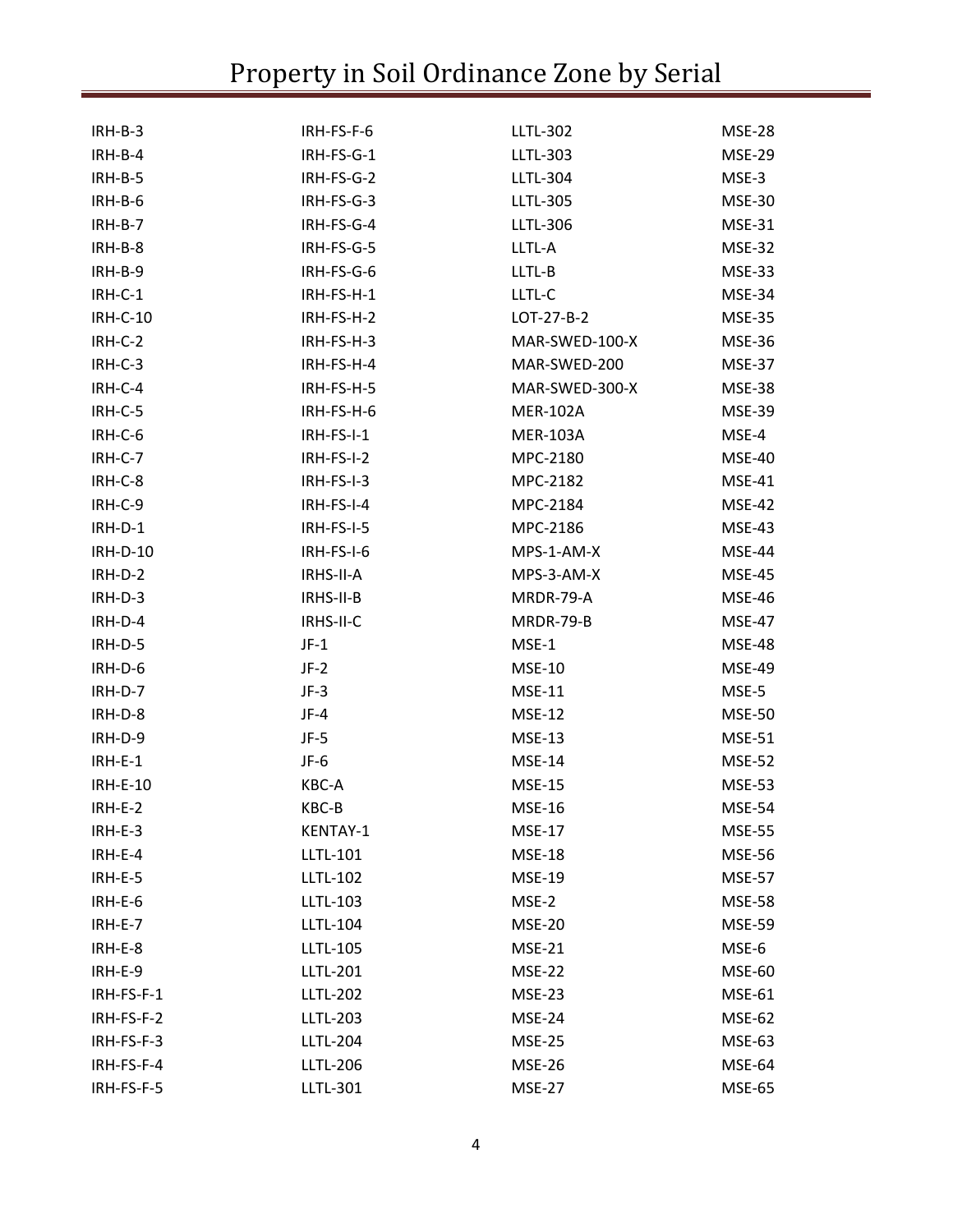| <b>MSE-66</b> | <b>NC-206</b> | PAL-2          | PAR-149   |
|---------------|---------------|----------------|-----------|
| <b>MSE-67</b> | <b>NC-207</b> | PAL-3          | PAR-2-210 |
| <b>MSE-68</b> | <b>NC-208</b> | PAL-4&5        | PAR-2-211 |
| <b>MSE-69</b> | <b>NC-209</b> | <b>PAR-110</b> | PAR-2-212 |
| MSE-7         | <b>NC-210</b> | <b>PAR-111</b> | PAR-2-213 |
| <b>MSE-70</b> | <b>NC-211</b> | <b>PAR-112</b> | PAR-2-214 |
| <b>MSE-71</b> | <b>NC-212</b> | <b>PAR-113</b> | PAR-2-215 |
| <b>MSE-72</b> | <b>NC-213</b> | <b>PAR-114</b> | PAR-2-216 |
| <b>MSE-73</b> | <b>NC-214</b> | <b>PAR-115</b> | PAR-2-217 |
| <b>MSE-74</b> | <b>NC-215</b> | <b>PAR-116</b> | PAR-2-218 |
| <b>MSE-75</b> | <b>NC-301</b> | <b>PAR-117</b> | PAR-2-219 |
| <b>MSE-76</b> | <b>NC-302</b> | <b>PAR-118</b> | PAR-2-220 |
| <b>MSE-77</b> | <b>NC-303</b> | <b>PAR-119</b> | PAR-2-221 |
| <b>MSE-78</b> | <b>NC-304</b> | <b>PAR-120</b> | PAR-2-222 |
| <b>MSE-79</b> | <b>NC-305</b> | <b>PAR-121</b> | PAR-2-223 |
| MSE-8         | <b>NC-306</b> | <b>PAR-122</b> | PAR-2-224 |
| <b>MSE-80</b> | <b>NC-307</b> | <b>PAR-123</b> | PAR-2-225 |
| <b>MSE-81</b> | <b>NC-308</b> | <b>PAR-124</b> | PAR-2-226 |
| <b>MSE-82</b> | <b>NC-309</b> | <b>PAR-125</b> | PAR-2-227 |
| <b>MSE-83</b> | <b>NC-310</b> | <b>PAR-126</b> | PAR-2-228 |
| <b>MSE-84</b> | NC-311        | <b>PAR-127</b> | PAR-2-229 |
| MSE-9         | <b>NC-312</b> | <b>PAR-128</b> | PAR-2-230 |
| MTC-A         | NC-313        | <b>PAR-129</b> | PAR-2-231 |
| MUSEUM-1-X    | <b>NC-314</b> | <b>PAR-130</b> | PAR-2-232 |
| <b>NC-101</b> | <b>NC-315</b> | <b>PAR-131</b> | PAR-2-233 |
| <b>NC-102</b> | <b>NC-401</b> | <b>PAR-132</b> | PAR-2-234 |
| <b>NC-104</b> | <b>NC-402</b> | <b>PAR-133</b> | PAR-2-235 |
| <b>NC-105</b> | <b>NC-403</b> | PAR-134        | PAR-2-236 |
| <b>NC-106</b> | <b>NC-404</b> | <b>PAR-135</b> | PAR-2-237 |
| <b>NC-107</b> | <b>NC-405</b> | <b>PAR-136</b> | PAR-2-238 |
| <b>NC-108</b> | <b>NC-406</b> | <b>PAR-137</b> | PAR-2-239 |
| <b>NC-109</b> | <b>NC-407</b> | <b>PAR-138</b> | PAR-2-240 |
| <b>NC-110</b> | <b>NC-408</b> | <b>PAR-139</b> | PAR-2-241 |
| <b>NC-111</b> | <b>NC-409</b> | <b>PAR-140</b> | PAR-2-242 |
| <b>NC-113</b> | <b>NC-410</b> | <b>PAR-141</b> | PAR-2-243 |
| <b>NC-114</b> | <b>NC-411</b> | <b>PAR-142</b> | PAR-2-244 |
| <b>NC-115</b> | <b>NC-412</b> | PAR-143        | PAR-2-245 |
| <b>NC-201</b> | <b>NC-413</b> | PAR-144        | PAR-2-246 |
| <b>NC-202</b> | <b>NC-414</b> | <b>PAR-145</b> | PAR-2-247 |
| <b>NC-203</b> | <b>NC-415</b> | PAR-146        | PAR-2-248 |
| <b>NC-204</b> | PAL-1         | <b>PAR-147</b> | PAR-2-249 |
| <b>NC-205</b> | PAL-1-A-X     | <b>PAR-148</b> | PAR-A-J   |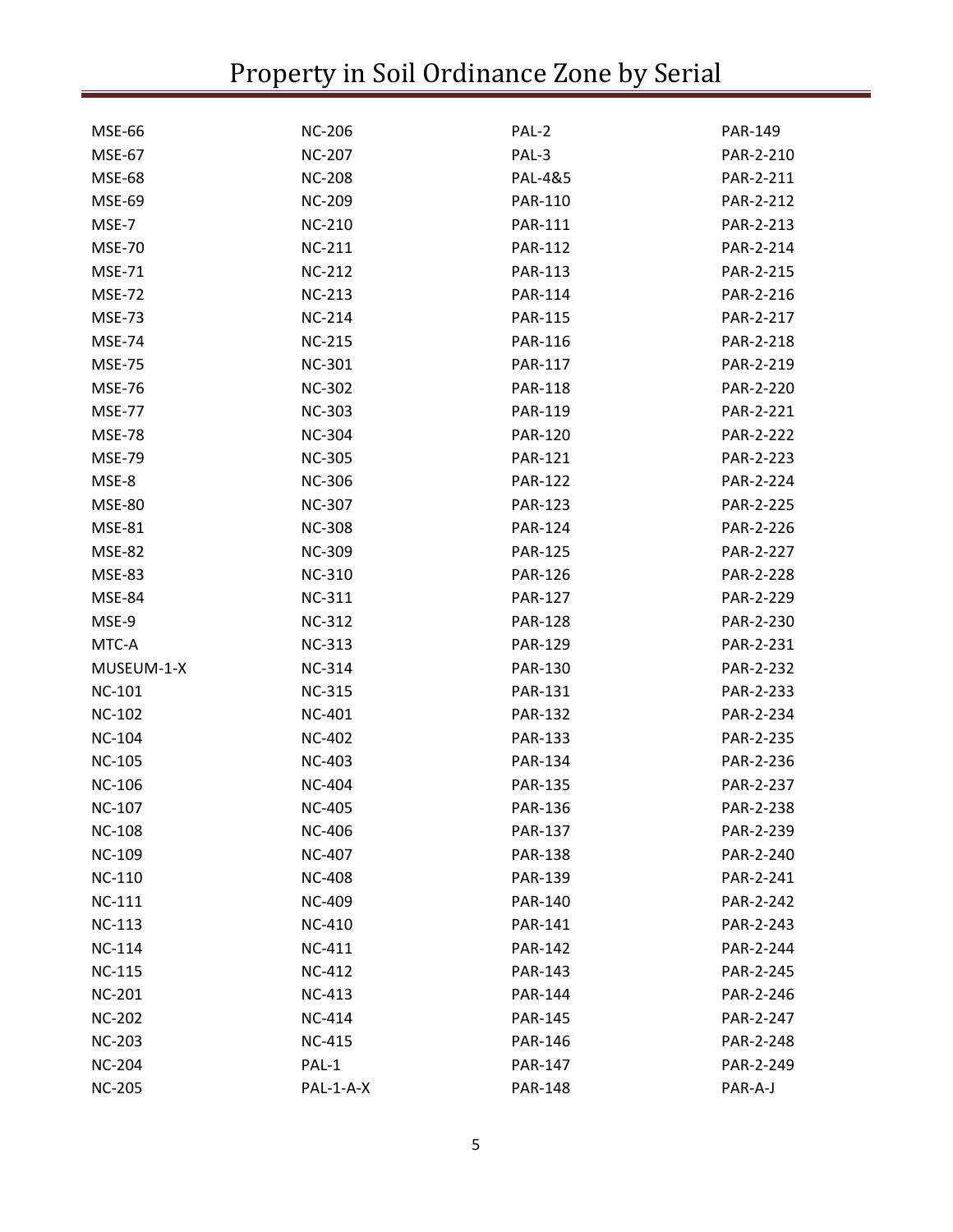| PC-107-108-X    | PC-159       | PC-263-X        | PC-308          |
|-----------------|--------------|-----------------|-----------------|
| PC-113          | PC-162-A     | PC-264-1-X      | PC-310          |
| PC-116          | PC-163-A     | PC-264-X        | PC-314          |
| PC-117          | PC-164       | PC-265-X        | PC-315          |
| PC-118          | PC-165       | PC-266-X        | PC-316          |
| PC-119          | PC-167       | PC-271-X        | PC-423-X        |
| PC-120          | PC-168       | PC-272-B        | PC-426-X        |
| PC-121          | PC-169-183   | PC-274          | <b>PC-475-X</b> |
| <b>PC-121-A</b> | PC-174       | PC-275          | PC-476-A-X      |
| PC-122          | PC-176-177   | PC-275-A        | PC-476-B-1-A-X  |
| PC-123          | PC-178-180   | PC-275-A-1      | PC-476-B-4-X    |
| PC-124-C        | PC-178-180-A | PC-276          | PC-476-B-X      |
| PC-124-D        | PC-179       | PC-278          | PC-476-C-1-X    |
| PC-124-D-1      | PC-182       | PC-279-1        | PC-476-F-X      |
| PC-125          | PC-186       | PC-281          | PC-525-B-1-X    |
| PC-126-X        | PC-187       | PC-284          | PC-525-B-X      |
| PC-127          | PC-187-A     | PC-284-1        | PC-554-A        |
| PC-127-X        | PC-188       | PC-284-A        | PC-556-B        |
| PC-130          | PC-193       | <b>PC-285-X</b> | PC-557          |
| PC-131          | PC-194       | PC-286          | PC-559          |
| PC-133          | PC-208       | <b>PC-287-A</b> | PC-560          |
| PC-136          | PC-209       | <b>PC-288</b>   | PC-563-A-X      |
| PC-136-A-136-B  | PC-210       | PC-291-NORTH    | PC-563-X        |
| PC-137          | PC-211       | PC-291-SOUTH    | PC-564-X        |
| PC-138          | PC-212       | PC-292-X        | PC-566-X        |
| PC-139          | PC-213       | PC-295-A        | PC-567-A-X      |
| PC-142          | PC-214       | PC-295-B        | PC-567-C-X      |
| PC-143          | PC-220       | PC-296          | PC-571-X        |
| PC-144          | PC-221       | PC-297          | PC-579          |
| PC-145          | PC-223       | <b>PC-298-X</b> | PC-579-A        |
| PC-146          | PC-248       | PC-299          | PC-580          |
| PC-147-X        | PC-249       | PC-300          | PC-581          |
| PC-148-A        | PC-251       | PC-300-A        | PC-582-X        |
| PC-148-B        | PC-251-B     | PC-301          | PC-583-B        |
| PC-148-C-X      | PC-253-X     | PC-301-A        | PC-587          |
| PC-148-X        | PC-254       | PC-304-A-X      | PC-588          |
| PC-149          | PC-256       | PC-304-B        | PC-589          |
| PC-150          | PC-259-X     | PC-304-C        | PC-589-A        |
| PC-153          | PC-261-A-1   | PC-304-X        | PC-591          |
| PC-155          | PC-261-A-X   | PC-305-X        | PC-597          |
| PC-156          | PC-261-B-X   | PC-306          | PC-598-A        |
| PC-157-158      | PC-262-A     | PC-307          | PC-599          |
|                 |              |                 |                 |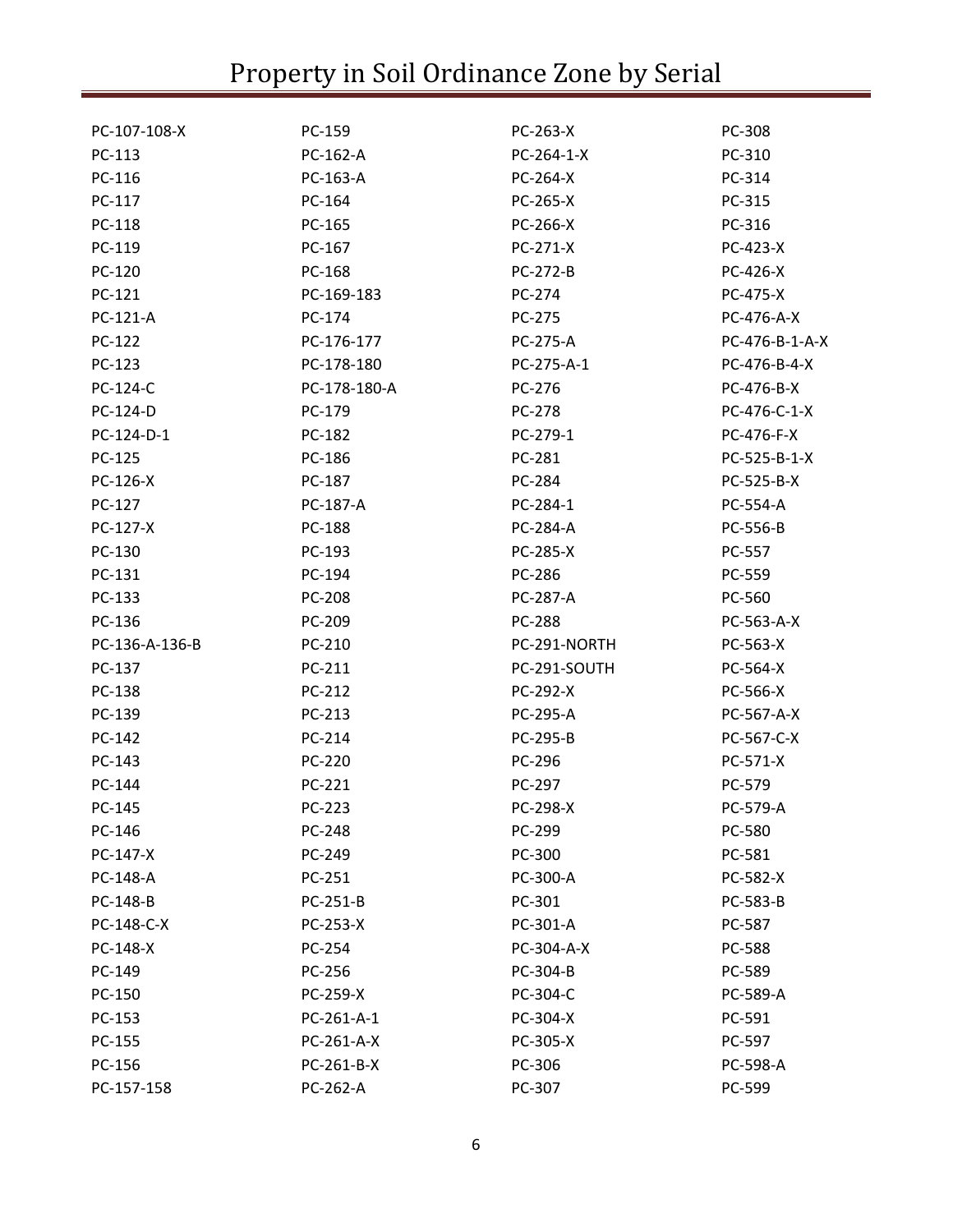| PCA-9-95-N-2-X<br>PC-599-B-X<br><b>PHC-402</b>   | <b>POV-115</b>     |
|--------------------------------------------------|--------------------|
| PC-600<br>PCA-9-95-N-X<br>PHC-403                | POV-116            |
| PC-602<br>PCA-9-95-X<br>PHC-404                  | <b>POV-117</b>     |
| PC-730-2-X<br><b>PCMC-101</b><br>PHC-405         | <b>POV-118</b>     |
| PC-730-A-X<br><b>PCMC-102</b><br>PHC-406         | POV-119A-AM        |
| PC-730-B-X<br><b>PCMC-103</b><br>PHC-501         | <b>POV-12</b>      |
| PC-730-D<br><b>PCMC-104</b><br><b>PHC-502</b>    | <b>POV-120</b>     |
| PC-730-G-X<br><b>PCMC-105</b><br>PHC-503         | <b>POV-121</b>     |
| PC-730-S-X<br><b>PCMC-106</b><br><b>PHC-504</b>  | <b>POV-122</b>     |
| PC-901<br>PCMC-A<br><b>PHC-505</b>               | <b>POV-123</b>     |
| PCA-110-G-1-X<br>PCMC-B<br>PHC-506               | <b>POV-124</b>     |
| PCA-110-G-2-A<br>PCMC-C<br>PINN-1                | <b>POV-125A-RE</b> |
| PCA-110-G-3<br>PCMC-D<br>PKC-1                   | <b>POV-125B-RE</b> |
| PCA-110-G-4<br>PCMC-E<br>PKC-2                   | <b>POV-126</b>     |
| PCA-110-G-4-1-X<br>PCMC-F<br>PKC-3               | <b>POV-128</b>     |
| PCA-110-G-5-A<br>PCMC-G<br>PKC-4                 | POV-129            |
| PCA-110-G-5-A-1-<br>PCPW-1-X<br>PKC-PSA-9-B      | <b>POV-13</b>      |
| X.<br>PCPW-2<br>PKG-CC-1                         | POV-130            |
| PCA-2-2101-6-A-X<br>PC-SEM-1-X<br>PKG-CC-2       | POV-131            |
| PCA-2-2101-6-X<br>PC-SEM-2<br>PKG-CC-3           | <b>POV-132</b>     |
| PCA-2-2300-A-1-X<br><b>PCSM-100</b><br>PKG-CC-4  | <b>POV-133</b>     |
| PCA-2-2300-A-X<br><b>PCSM-110</b><br>PKG-CC-5    | POV-134            |
| PCA-2-2300-X<br><b>PCSM-120</b><br>PKG-CC-6      | <b>POV-135</b>     |
| PCA-225-1<br><b>PCSM-310</b><br>PKG-CC-7         | <b>POV-14</b>      |
| PCA-3-3000<br><b>PCSM-320</b><br>PKG-CC-8        | <b>POV-15</b>      |
| PCA-3-3002-1<br><b>PCSM-410</b><br>PKR-101-332   | <b>POV-16</b>      |
| PCA-3-3002-1-A<br><b>PCSM-420</b><br>POV-1       | <b>POV-17</b>      |
| PCA-3-3107-PC-X<br><b>POV-10</b><br>PHC-101      | <b>POV-18</b>      |
| PCA-3-3107-X<br>PHC-102<br>POV-100A-AM           | <b>POV-19</b>      |
| PCA-3-A-UP-X<br><b>PHC-201</b><br>POV-101        | POV-2              |
| PCA-3-UP-X<br><b>PHC-202</b><br>POV-104          | POV-3              |
| PCA-98-B-1-X<br><b>PHC-203</b><br>POV-105        | POV-4              |
| <b>PCA-98-B-X</b><br><b>PHC-204</b><br>POV-106   | <b>POV-41</b>      |
| PCA-9-95-2-X<br><b>PHC-205</b><br>POV-107        | <b>POV-42</b>      |
| PCA-9-95-F-X<br><b>PHC-206</b><br><b>POV-108</b> | <b>POV-43</b>      |
| PCA-9-95-G-X<br>PHC-301<br>POV-109               | <b>POV-44</b>      |
| PCA-9-95-H-X<br>PHC-302<br><b>POV-11</b>         | <b>POV-45</b>      |
| PCA-9-95-J-X<br>PHC-303<br>POV-110               | <b>POV-46</b>      |
| PCA-9-95-K-X<br>PHC-304<br>POV-111               | <b>POV-47</b>      |
| PCA-9-95-L-X<br>PHC-305<br>POV-112               | <b>POV-48</b>      |
| PCA-9-95-M-X<br>PHC-306<br>POV-113               | <b>POV-49</b>      |
| PCA-9-95-N-1-X<br>PHC-401<br>POV-114             | POV-5              |
| PCA-9-95-N-1-X-X                                 |                    |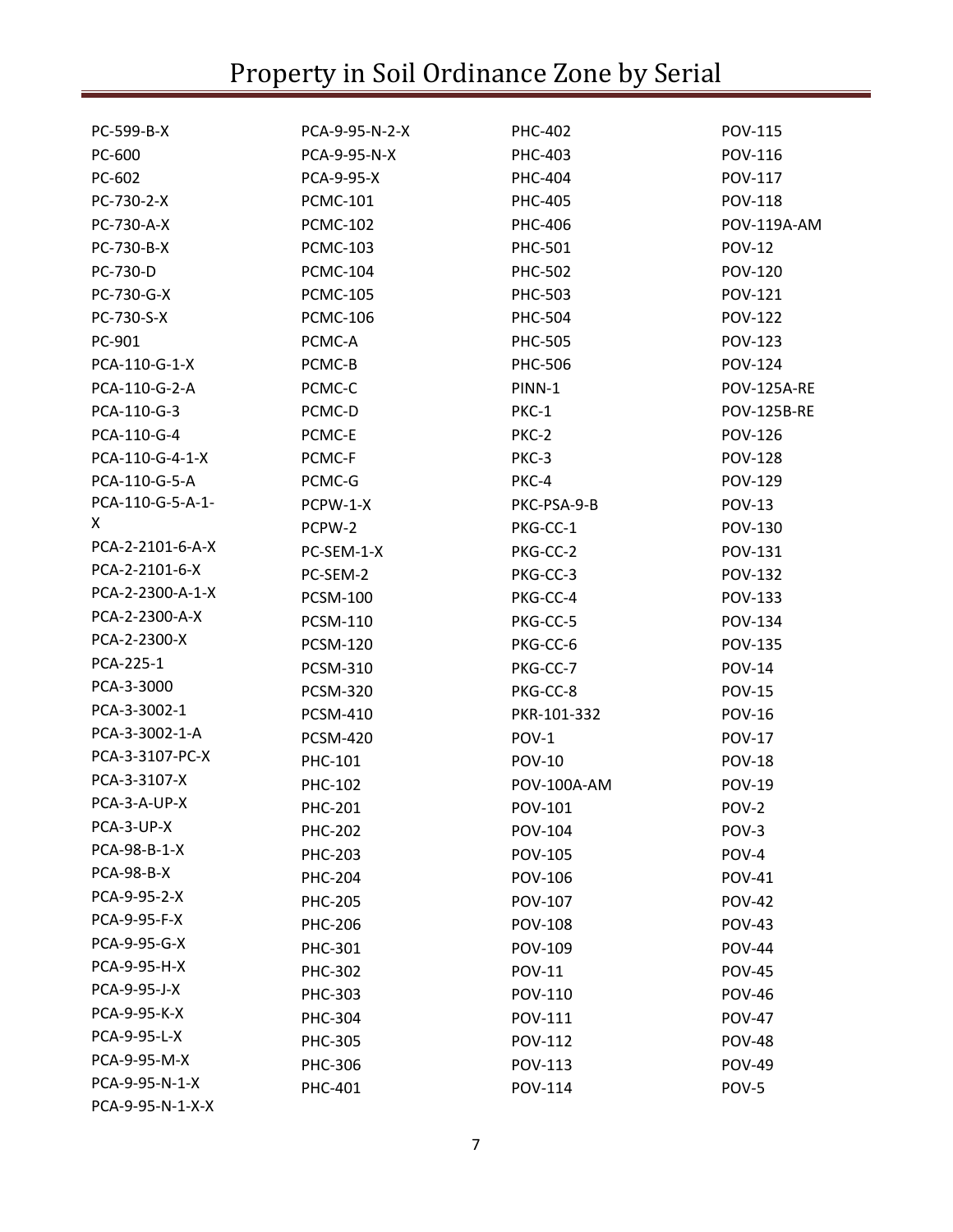| <b>POV-50</b>   | POV-93-A-AM        | PR-2-149     | PR-2-92      |
|-----------------|--------------------|--------------|--------------|
| <b>POV-51</b>   | <b>POV-93-B-AM</b> | PR-2-150     | PR-2-93      |
| <b>POV-52</b>   | <b>POV-94</b>      | PR-2-151     | PR-2-94      |
| <b>POV-53</b>   | <b>POV-95</b>      | PR-2-152     | PR-2-95      |
| <b>POV-54</b>   | <b>POV-95-A</b>    | PR-2-153     | PR-2-96      |
| <b>POV-55</b>   | <b>POV-96</b>      | PR-2-154     | PR-2-97      |
| <b>POV-56</b>   | <b>POV-96-A</b>    | PR-2-155     | PR-2-98      |
| <b>POV-57</b>   | <b>POV-97</b>      | <b>PR-22</b> | PR-2-99      |
| <b>POV-58</b>   | <b>POV-98</b>      | <b>PR-23</b> | PR-3         |
| <b>POV-59</b>   | <b>POV-99</b>      | <b>PR-24</b> | <b>PR-30</b> |
| POV-6           | POV-BUFFER-1-X     | <b>PR-25</b> | PR-31        |
| <b>POV-60</b>   | PPB-1              | <b>PR-26</b> | PR-3-107     |
| <b>POV-61</b>   | PPB-2              | PR-2-65      | PR-3-108     |
| <b>POV-62</b>   | PPB-3              | PR-2-66      | PR-3-109     |
| <b>POV-63</b>   | PPMS-1             | PR-2-67      | PR-3-110     |
| <b>POV-65-A</b> | <b>PR-1</b>        | PR-2-68      | PR-3-111     |
| <b>POV-66</b>   | <b>PR-10</b>       | PR-2-69      | PR-3-112     |
| <b>POV-67</b>   | <b>PR-11</b>       | <b>PR-27</b> | PR-3-113     |
| <b>POV-68</b>   | <b>PR-12</b>       | PR-2-70      | PR-3-114     |
| POV-7           | <b>PR-13</b>       | PR-2-71      | PR-3-115     |
| <b>POV-70</b>   | <b>PR-14</b>       | PR-2-72      | PR-3-116     |
| <b>POV-71</b>   | <b>PR-15</b>       | PR-2-73      | PR-3-117     |
| <b>POV-72</b>   | <b>PR-16</b>       | PR-2-74      | PR-3-118     |
| <b>POV-73</b>   | <b>PR-17</b>       | PR-2-75      | PR-3-119     |
| <b>POV-74</b>   | <b>PR-18</b>       | PR-2-76      | PR-3-120     |
| <b>POV-77</b>   | <b>PR-19</b>       | PR-2-77      | PR-3-121     |
| <b>POV-77-A</b> | <b>PR-2</b>        | PR-2-78      | PR-3-122     |
| <b>POV-78-A</b> | <b>PR-20</b>       | PR-2-79      | PR-3-123     |
| <b>POV-78-B</b> | <b>PR-21</b>       | <b>PR-28</b> | PR-3-124     |
| <b>POV-81</b>   | PR-2-100           | PR-2-80      | PR-3-125     |
| <b>POV-82</b>   | PR-2-101           | PR-2-81      | PR-3-126     |
| <b>POV-83</b>   | PR-2-102           | PR-2-82      | PR-3-127     |
| <b>POV-84</b>   | PR-2-103           | PR-2-83      | PR-3-128     |
| <b>POV-85</b>   | PR-2-104           | PR-2-84      | PR-3-129     |
| <b>POV-86</b>   | PR-2-105           | PR-2-85      | PR-3-130     |
| <b>POV-87</b>   | PR-2-106           | PR-2-86      | PR-3-131     |
| <b>POV-88</b>   | PR-2-143           | PR-2-87      | PR-3-132     |
| <b>POV-89</b>   | PR-2-144           | PR-2-88      | PR-3-133     |
| POV-9           | PR-2-145           | PR-2-89      | PR-3-134     |
| <b>POV-90</b>   | PR-2-146           | <b>PR-29</b> | PR-3-135     |
| <b>POV-91</b>   | PR-2-147           | PR-2-90      | PR-3-136     |
| <b>POV-92</b>   | PR-2-148           | PR-2-91      | PR-3-137     |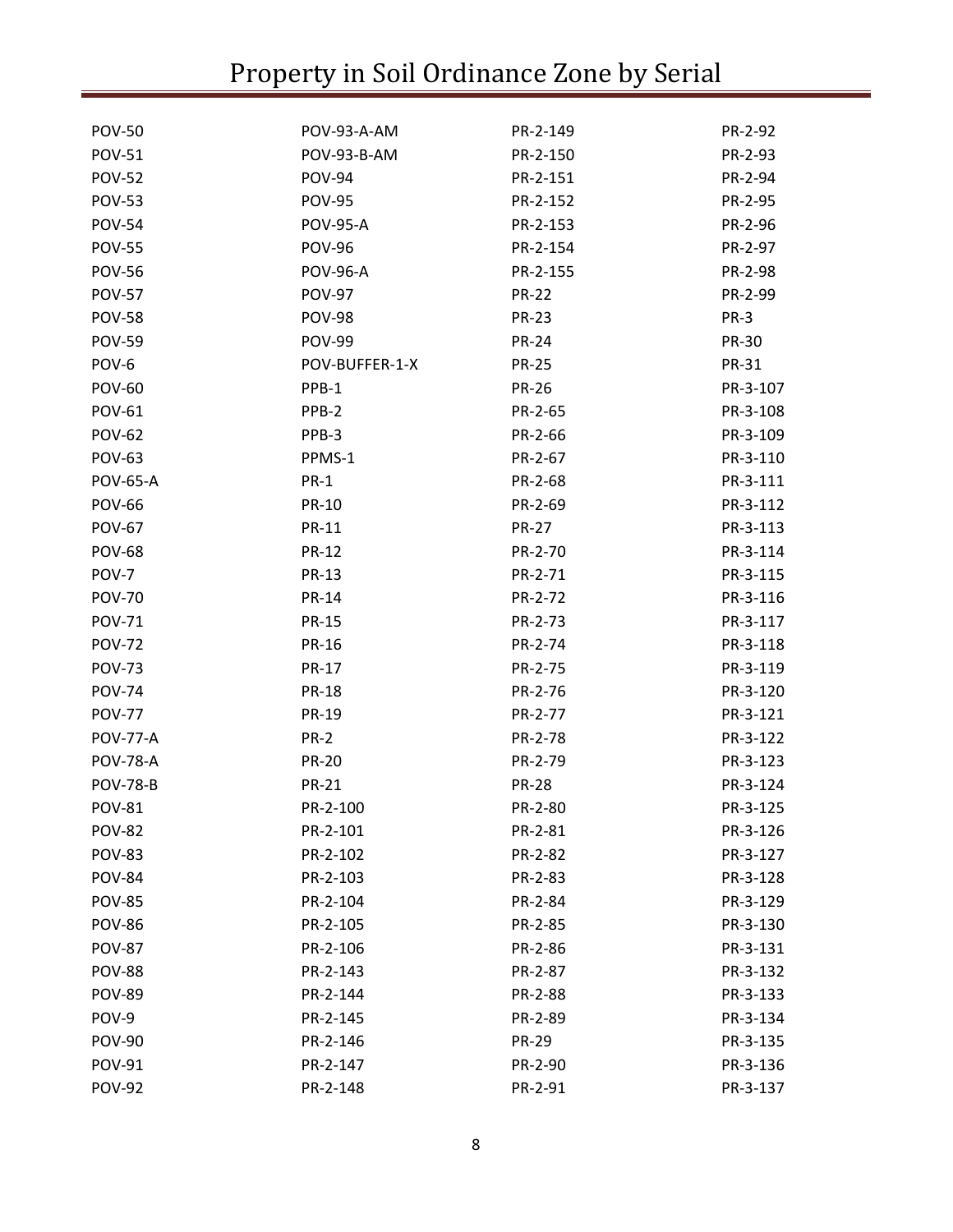| PR-3-138     | <b>PR-45</b>      | PSA-24-A            | PSA-A-SP       |
|--------------|-------------------|---------------------|----------------|
| PR-3-139     | <b>PR-46</b>      | <b>PSA-24-B</b>     | PSA-B          |
| PR-3-140     | <b>PR-47</b>      | <b>PSA-25-A</b>     | PSA-C          |
| PR-3-141     | <b>PR-48</b>      | <b>PSA-25-B</b>     | PSA-D-SP       |
| PR-3-142     | PR-49             | <b>PSA-27B-RE-1</b> | PSA-E          |
| PR-3-156     | <b>PR-5</b>       | <b>PSA-28-A</b>     | PSA-F          |
| PR-3-157     | <b>PR-50</b>      | <b>PSA-28-B</b>     | PSA-G-SP-AM    |
| PR-3-158     | PR-51             | PSA-29-RE-29-A      | PSA-H          |
| PR-3-159     | <b>PR-52-X</b>    | PSA-29-RE-29-B      | PSA-I          |
| PR-3-160     | PR-6              | PSA-2-RE-2A         | PSA-J-SP       |
| PR-3-161     | <b>PR-7</b>       | PSA-2-RE-2B         | PSA-K-SP       |
| PR-3-162     | PR-8              | PSA-31-A            | PSC-100        |
| PR-3-163     | PR-9              | <b>PSA-31-B</b>     | PSC-101        |
| PR-3-164     | PRB-1             | PSA-32B-RE-1        | <b>PSC-102</b> |
| PR-3-165     | PRB-2             | PSA-32B-RE-2        | PSC-103        |
| PR-3-166     | PRB-3             | PSA-32-RE-A         | PSC-104        |
| <b>PR-32</b> | PRB-4             | <b>PSA-36</b>       | PSC-105        |
| <b>PR-33</b> | PSA-1&39          | <b>PSA-38-A</b>     | PSC-106        |
| <b>PR-34</b> | <b>PSA-10-A</b>   | PSA-3-A             | PSC-107        |
| <b>PR-35</b> | <b>PSA-10-B</b>   | PSA-3-B             | <b>PSC-108</b> |
| PR-3-53      | <b>PSA-10-C</b>   | PSA-42-RE-A         | PSC-109        |
| PR-3-54      | <b>PSA-10-D</b>   | <b>PSA-43</b>       | PSC-110        |
| PR-3-55      | <b>PSA-11</b>     | PSA-45-A-X          | PSC-111        |
| PR-3-56      | <b>PSA-12-A</b>   | PSA-45-RE-A         | <b>PSC-112</b> |
| PR-3-57      | <b>PSA-12-B</b>   | PSA-45-RE-B         | PSC-113        |
| PR-3-58      | <b>PSA-12-C</b>   | <b>PSA-46-A</b>     | PSC-114        |
| PR-3-59      | PSA-13-A-X        | PSA-46-RE-B         | PSC-115        |
| <b>PR-36</b> | <b>PSA-13-B-X</b> | PSA-46-RE-C         | PSC-116        |
| PR-3-60      | <b>PSA-14-A</b>   | PSA-46-RE-D         | PSC-117        |
| PR-3-61      | <b>PSA-14-B</b>   | PSA-47A-SP          | PSC-118        |
| PR-3-62      | <b>PSA-14-C</b>   | PSA-47B-SP          | PSC-119        |
| PR-3-63      | <b>PSA-15-A</b>   | PSA-47C-SP          | <b>PSC-120</b> |
| PR-3-64      | <b>PSA-15-B</b>   | PSA-48A-SP-AM       | <b>PSC-121</b> |
| <b>PR-37</b> | <b>PSA-15-C</b>   | PSA-48B-SP-AM       | <b>PSC-122</b> |
| <b>PR-38</b> | <b>PSA-16-A</b>   | PSA-48C-SP-AM       | <b>PSC-123</b> |
| <b>PR-39</b> | <b>PSA-16-B</b>   | PSA-4-A             | <b>PSC-124</b> |
| PR-4         | PSA-17-B-RE       | PSA-4-B             | <b>PSC-125</b> |
| <b>PR-40</b> | PSA-18-A-RE       | PSA-5-A             | PSC-126        |
| PR-41        | <b>PSA-18-B</b>   | PSA-5-B             | <b>PSC-127</b> |
| <b>PR-42</b> | <b>PSA-22-A</b>   | PSA-5-C-X           | <b>PSC-128</b> |
| <b>PR-43</b> | PSA-22B-SP        | <b>PSA-8-2-SP</b>   | <b>PSC-129</b> |
| <b>PR-44</b> | <b>PSA-23-A</b>   | PSA-9A-2-SP         | PSC-130        |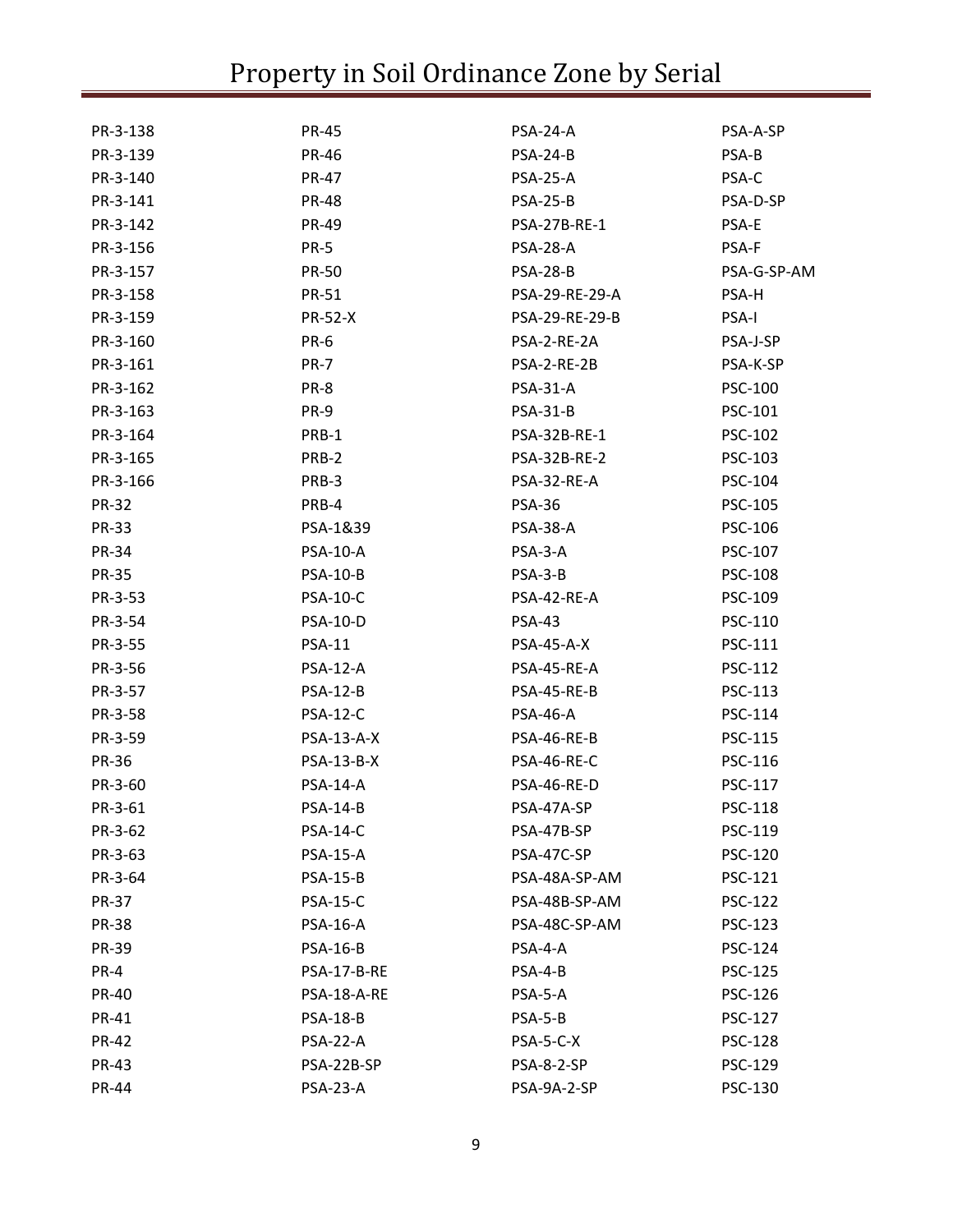| PSC-131        | <b>PSC-181</b> | <b>PSC-408</b> | PSC-515        |
|----------------|----------------|----------------|----------------|
| PSC-132        | <b>PSC-182</b> | <b>PSC-409</b> | PSC-516        |
| PSC-133        | <b>PSC-183</b> | PSC-410        | <b>PSC-517</b> |
| PSC-134        | PSC-184        | PSC-411        | <b>PSC-518</b> |
| PSC-135        | <b>PSC-185</b> | <b>PSC-412</b> | <b>PSC-520</b> |
| PSC-136        | PSC-186        | PSC-414        | <b>PSC-521</b> |
| PSC-137        | <b>PSC-187</b> | <b>PSC-415</b> | <b>PSC-522</b> |
| <b>PSC-138</b> | <b>PSC-188</b> | PSC-416        | <b>PSC-523</b> |
| PSC-139        | <b>PSC-189</b> | PSC-417        | <b>PSC-524</b> |
| PSC-140        | PSC-190        | PSC-418        | <b>PSC-525</b> |
| PSC-141        | PSC-191        | <b>PSC-420</b> | <b>PSC-526</b> |
| PSC-150        | PSC-192        | PSC-421        | <b>PSC-527</b> |
| PSC-151        | PSC-193        | <b>PSC-422</b> | <b>PSC-528</b> |
| <b>PSC-152</b> | PSC-194        | PSC-423        | <b>PSC-529</b> |
| PSC-153        | <b>PSC-200</b> | <b>PSC-424</b> | <b>PSC-530</b> |
| PSC-154        | <b>PSC-201</b> | <b>PSC-425</b> | PSC-531        |
| <b>PSC-155</b> | <b>PSC-202</b> | <b>PSC-426</b> | <b>PSC-532</b> |
| PSC-156        | PSC-203        | <b>PSC-427</b> | <b>PSC-533</b> |
| PSC-157        | <b>PSC-204</b> | <b>PSC-428</b> | <b>PSC-534</b> |
| <b>PSC-158</b> | <b>PSC-205</b> | PSC-429        | <b>PSC-535</b> |
| PSC-159        | <b>PSC-206</b> | PSC-430        | PSC-536        |
| PSC-160        | <b>PSC-207</b> | PSC-431        | <b>PSC-537</b> |
| PSC-161        | <b>PSC-208</b> | <b>PSC-432</b> | <b>PSC-600</b> |
| PSC-162        | <b>PSC-209</b> | PSC-433        | PSC-601        |
| PSC-163        | <b>PSC-210</b> | PSC-434        | <b>PSC-602</b> |
| PSC-164        | <b>PSC-211</b> | PSC-435        | PSC-603        |
| PSC-165        | PSC-212        | PSC-436        | <b>PSC-604</b> |
| PSC-166        | <b>PSC-213</b> | PSC-437        | <b>PSC-605</b> |
| PSC-167        | PSC-214        | <b>PSC-500</b> | PSC-606        |
| <b>PSC-168</b> | PSC-215        | PSC-501        | PSC-607        |
| PSC-169        | <b>PSC-216</b> | <b>PSC-502</b> | PSC-608        |
| PSC-170        | PSC-217        | PSC-503        | PSC-609        |
| PSC-171        | <b>PSC-218</b> | <b>PSC-504</b> | PSC-610        |
| <b>PSC-172</b> | PSC-219        | <b>PSC-505</b> | PSC-611        |
| PSC-173        | <b>PSC-400</b> | <b>PSC-506</b> | PSC-612        |
| PSC-174        | PSC-401        | PSC-507        | PSC-614        |
| PSC-175        | <b>PSC-402</b> | <b>PSC-508</b> | <b>PSC-615</b> |
| PSC-176        | <b>PSC-403</b> | <b>PSC-509</b> | PSC-616        |
| PSC-177        | <b>PSC-404</b> | PSC-510        | PSC-617        |
| PSC-178        | <b>PSC-405</b> | PSC-511        | PSC-618        |
| PSC-179        | <b>PSC-406</b> | <b>PSC-512</b> | <b>PSC-620</b> |
| PSC-180        | <b>PSC-407</b> | PSC-514        | PSC-621        |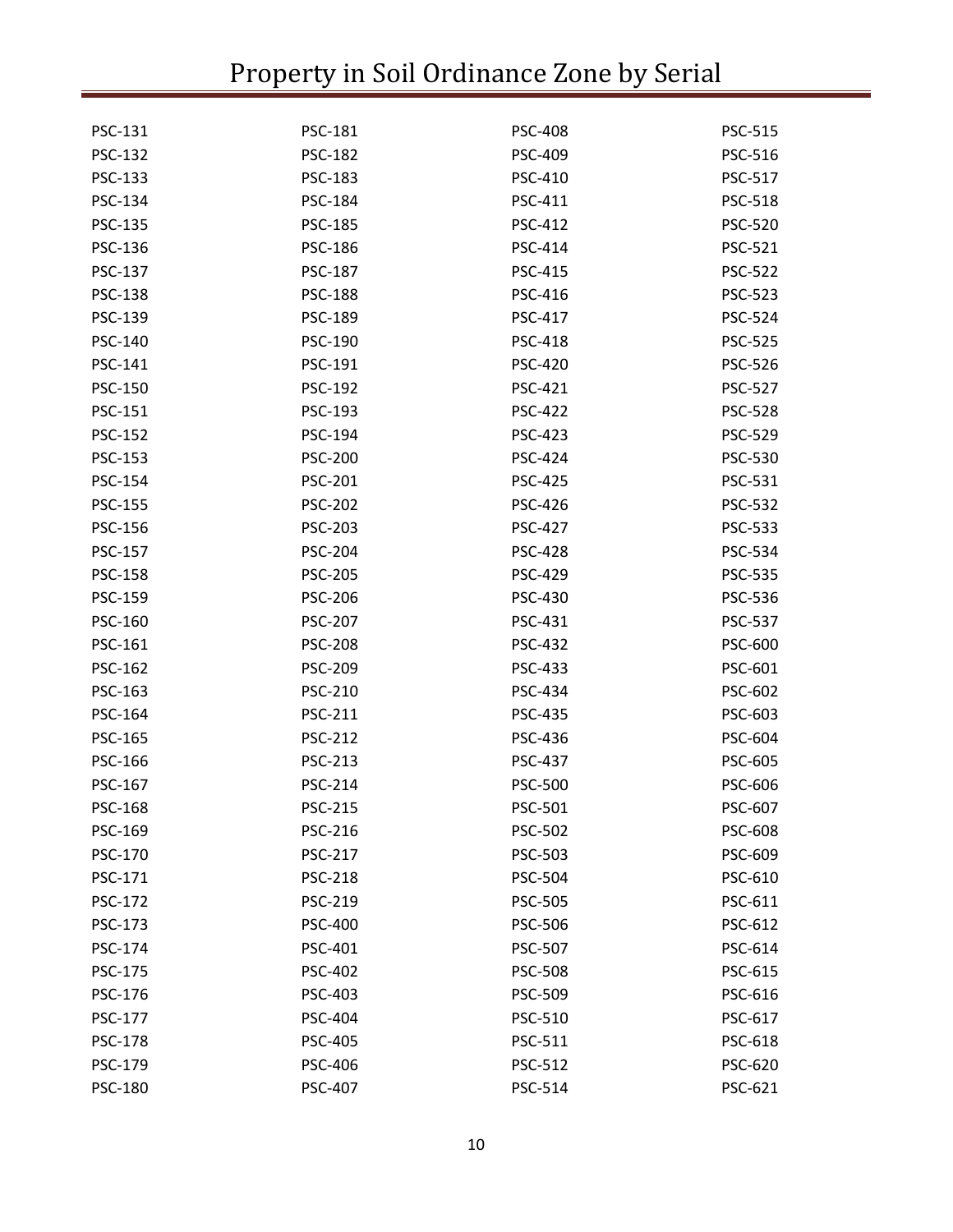| <b>PSC-622</b> | <b>PSC-729</b> | <b>PSC-834</b> | QWTS-3-X       |
|----------------|----------------|----------------|----------------|
| PSC-623        | <b>PSC-730</b> | <b>PSC-835</b> | RPS-1          |
| <b>PSC-624</b> | PSC-731        | <b>PSC-836</b> | RPS-2          |
| <b>PSC-625</b> | <b>PSC-732</b> | <b>PSC-837</b> | $S-22$         |
| <b>PSC-626</b> | <b>PSC-733</b> | <b>PSC-900</b> | $S-48$         |
| <b>PSC-627</b> | PSC-734        | PSC-901        | $S-49$         |
| <b>PSC-628</b> | <b>PSC-735</b> | <b>PSC-902</b> | SA-109-G       |
| <b>PSC-629</b> | <b>PSC-737</b> | PSC-903        | SA-109-G-X     |
| PSC-630        | <b>PSC-738</b> | <b>PSC-904</b> | SA-224-1-1-X   |
| PSC-631        | <b>PSC-739</b> | <b>PSC-905</b> | SA-224-2-X     |
| <b>PSC-632</b> | <b>PSC-800</b> | <b>PSC-906</b> | SA-224-C       |
| PSC-633        | <b>PSC-801</b> | <b>PSC-907</b> | SA-224-G-10-X  |
| PSC-634        | <b>PSC-802</b> | <b>PSC-908</b> | SA-224-G-2     |
| <b>PSC-635</b> | <b>PSC-803</b> | <b>PSC-909</b> | SA-224-G-4     |
| PSC-636        | <b>PSC-804</b> | PSC-910        | SA-224-G-5-1-X |
| PSC-637        | <b>PSC-805</b> | PSC-911        | SA-224-G-5-X   |
| <b>PSC-700</b> | <b>PSC-806</b> | PSC-912        | SA-224-G-7     |
| PSC-701        | <b>PSC-807</b> | PSC-914        | SA-224-G-7-A   |
| <b>PSC-702</b> | <b>PSC-808</b> | PSC-915        | SA-224-G-7-B   |
| PSC-703        | <b>PSC-809</b> | PSC-916        | SA-224-G-7-C   |
| <b>PSC-704</b> | PSC-810        | PSC-917        | SA-224-J-1     |
| <b>PSC-705</b> | PSC-811        | <b>PSC-918</b> | SA-224-K       |
| <b>PSC-706</b> | <b>PSC-812</b> | <b>PSC-920</b> | SA-224-K-1     |
| <b>PSC-707</b> | PSC-814        | PSC-921        | SA-224-L-10-X  |
| <b>PSC-708</b> | <b>PSC-815</b> | <b>PSC-922</b> | SA-224-L-1-1-X |
| <b>PSC-709</b> | PSC-816        | <b>PSC-923</b> | SA-224-L-8-X   |
| PSC-710        | PSC-817        | <b>PSC-924</b> | SA-224-L-9-X   |
| PSC-711        | <b>PSC-818</b> | <b>PSC-925</b> | SA-224-X       |
| <b>PSC-712</b> | PSC-820        | <b>PSC-926</b> | SA-224-Z       |
| PSC-714        | <b>PSC-821</b> | <b>PSC-927</b> | SA-224-Z-X     |
| <b>PSC-715</b> | <b>PSC-822</b> | <b>PSC-928</b> | SA-225-1       |
| <b>PSC-717</b> | <b>PSC-823</b> | <b>PSC-929</b> | SA-225-1-A     |
| PSC-719        | <b>PSC-824</b> | PSC-930        | SA-225-4-1     |
| <b>PSC-720</b> | <b>PSC-825</b> | PSC-931        | SA-235-1-X     |
| <b>PSC-721</b> | <b>PSC-826</b> | <b>PSC-932</b> | SA-235-2-X     |
| <b>PSC-722</b> | <b>PSC-827</b> | <b>PSC-933</b> | SA-236         |
| <b>PSC-723</b> | <b>PSC-828</b> | PSC-934        | SA-246         |
| <b>PSC-724</b> | <b>PSC-829</b> | <b>PSC-935</b> | SA-248         |
| <b>PSC-725</b> | <b>PSC-830</b> | PSC-936        | SA-249         |
| <b>PSC-726</b> | <b>PSC-831</b> | <b>PSC-937</b> | SA-254-10-A    |
| <b>PSC-727</b> | <b>PSC-832</b> | QWTS-1-X       | SA-254-1-1-X   |
| <b>PSC-728</b> | <b>PSC-833</b> | QWTS-2-X       | SA-254-1-2-X   |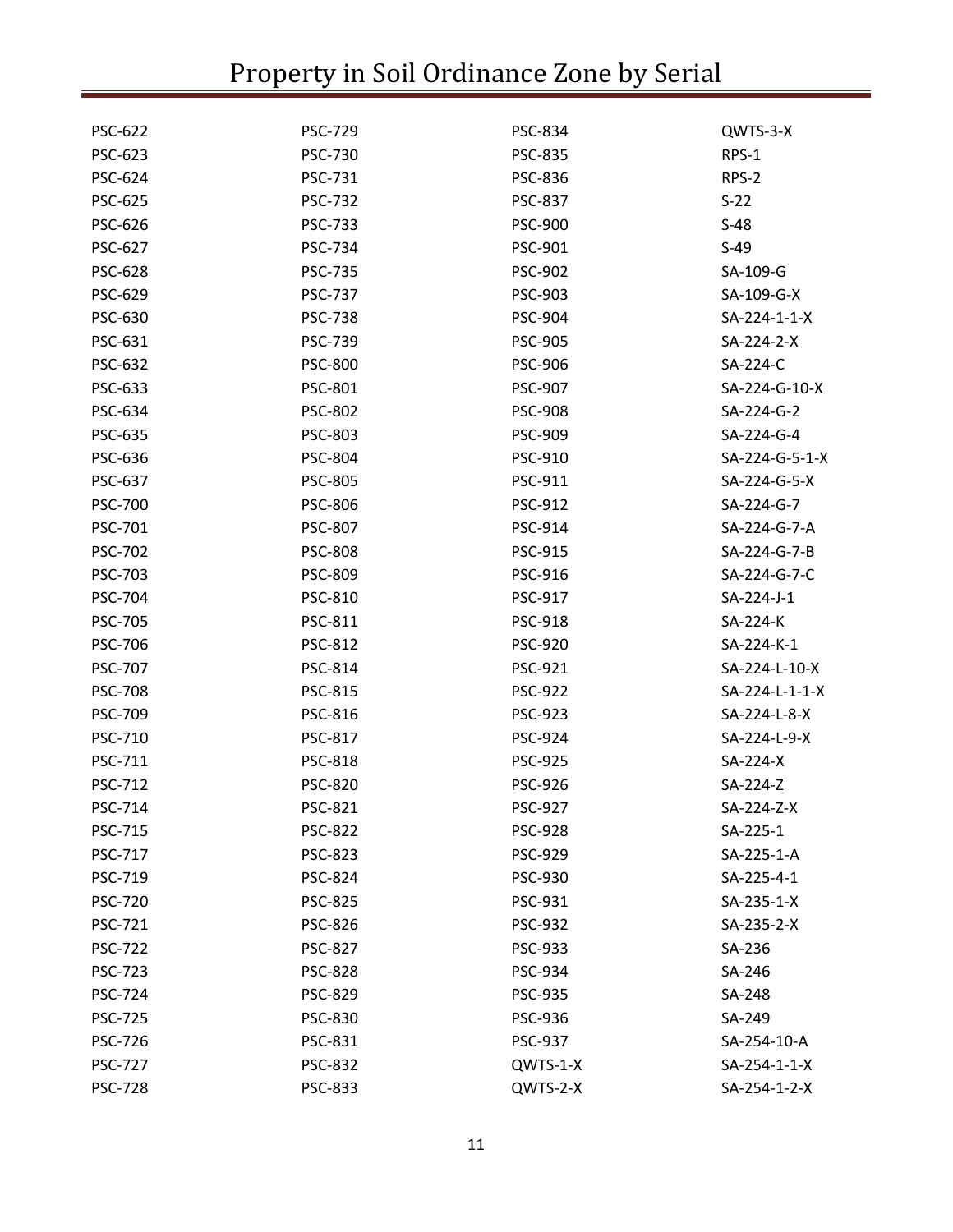| SA-254-2-A      | SA-400-E-1-X | $SIW-2$       | <b>SME-43</b> |
|-----------------|--------------|---------------|---------------|
| SA-254-2-F-X    | SA-404-2-X   | $SIW-3$       | <b>SME-44</b> |
| SA-254-3        | SA-404-B     | $SIW-4$       | <b>SME-45</b> |
| SA-254-6-B      | SA-404-C-X   | SIW-5         | <b>SME-46</b> |
| SA-254-6-C      | $SAL-1$      | SIW-6         | SME-47        |
| SA-254-BLM-L1-X | SA-UP-X      | SME-1         | <b>SME-48</b> |
| SA-255-A-2      | SCC-A-1      | <b>SME-10</b> | <b>SME-49</b> |
| SA-265-A-X      | $SCC-A-10$   | $SME-11-X$    | SME-5         |
| SA-275-A        | $SCC-A-11$   | <b>SME-12</b> | SME-6         |
| SA-284          | SCC-A-2      | <b>SME-13</b> | SME-7         |
| SA-284-A        | SCC-A-3      | <b>SME-14</b> | SME-8         |
| SA-339-A-X      | SCC-A-4      | <b>SME-15</b> | SME-9         |
| SA-340          | SCC-A-5      | <b>SME-16</b> | SME-OS-A      |
| SA-356          | SCC-A-6      | <b>SME-17</b> | SME-OS-B      |
| SA-356-IMP      | SCC-A-7      | <b>SME-18</b> | SNC-1001      |
| SA-357          | SCC-A-8      | <b>SME-19</b> | SNC-1002      |
| SA-358          | SCC-A-9      | SME-2         | SNC-1003      |
| SA-358-A        | $SCC-B-1$    | <b>SME-20</b> | SNC-1004      |
| SA-360          | $SCC-B-10$   | <b>SME-21</b> | SNC-1005      |
| SA-360-A-X      | $SCC-B-11$   | <b>SME-22</b> | SNC-1006      |
| SA-361          | $SCC-B-12$   | SME-23        | SNC-1007      |
| SA-362          | $SCC-B-2$    | <b>SME-24</b> | SNC-1008      |
| SA-363          | $SCC-B-3$    | <b>SME-25</b> | SNC-1009      |
| SA-364          | SCC-B-4      | <b>SME-26</b> | SNC-1010      |
| SA-365          | $SCC-B-5$    | <b>SME-27</b> | SNC-1011      |
| SA-367          | SCC-B-6      | <b>SME-28</b> | SNC-1012      |
| SA-368-A        | SCC-B-7      | SME-29        | SNC-1013      |
| SA-369-X        | SCC-B-8      | SME-3         | SNC-1014      |
| SA-370-X        | SCC-B-9      | <b>SME-30</b> | SNC-1015      |
| SA-371-X        | $SCC-C-1$    | <b>SME-31</b> | SNC-1016      |
| SA-372-X        | $SCC-C-10$   | <b>SME-32</b> | SNC-1017      |
| SA-398          | SCC-C-11     | <b>SME-33</b> | SNC-1018      |
| SA-398-A-X      | $SCC-C-12$   | <b>SME-34</b> | SNC-1019      |
| SA-398-B-X      | SCC-C-2      | <b>SME-35</b> | SNC-1020      |
| SA-400-405-1-X  | SCC-C-3      | <b>SME-36</b> | SNC-1021      |
| SA-400-406      | SCC-C-4      | <b>SME-37</b> | SNC-1022      |
| SA-400-4-1-X    | SCC-C-5      | SME-38        | SNC-1023      |
| SA-400-A-1-X    | SCC-C-6      | <b>SME-39</b> | SNC-1024      |
| SA-400-C-1-X    | SCC-C-7      | SME-4         | SNC-1025      |
| SA-400-C-2-X    | SCC-C-8      | <b>SME-40</b> | SNC-1026      |
| SA-400-D-X      | SCC-C-9      | <b>SME-41</b> | SNC-1027      |
| SA-400-E-1-A    | $SIW-1$      | <b>SME-42</b> | SNC-1028      |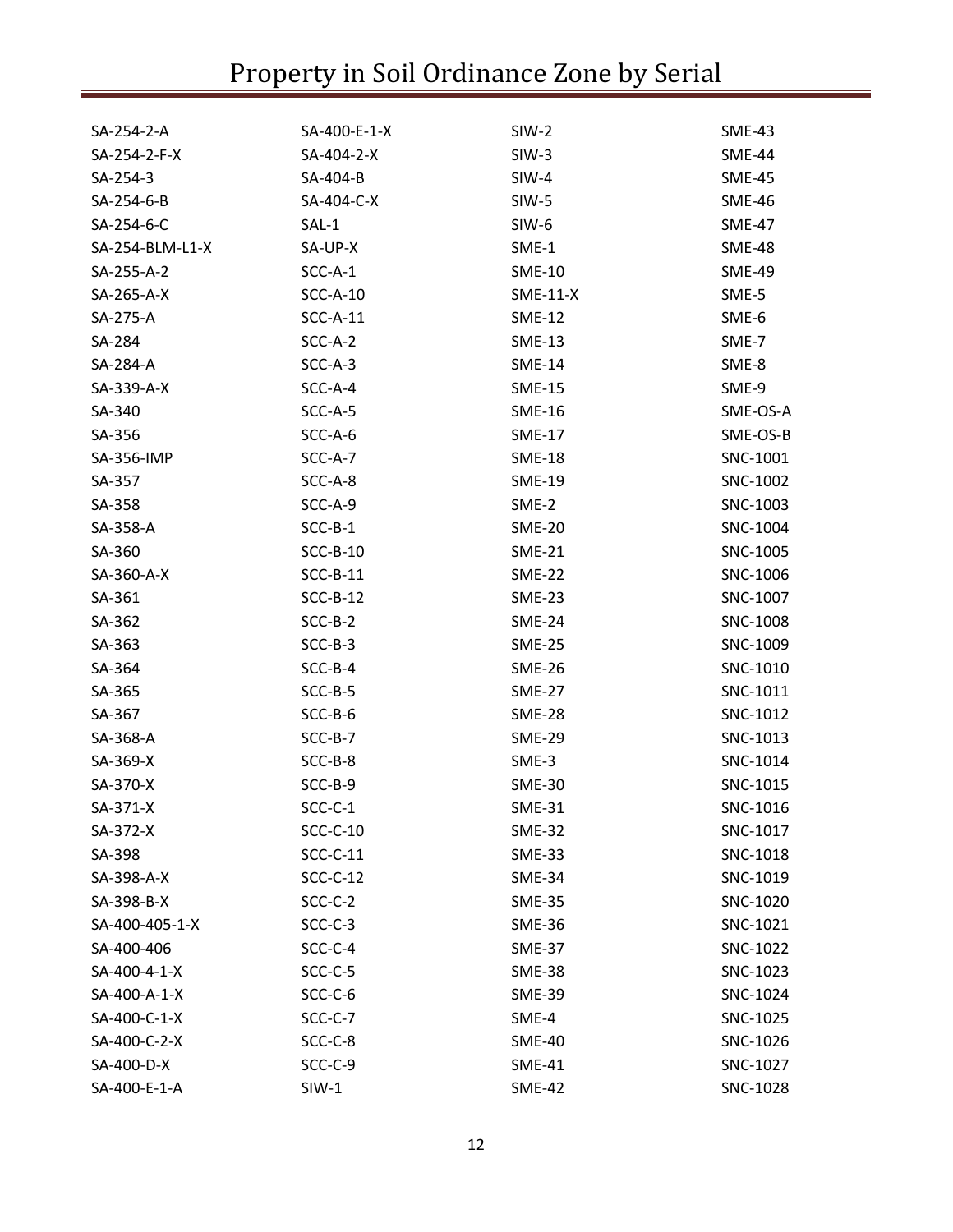| SNC-1029 | SNC-1072        | SPIRO-A-1104-AM    | $SQ-2$        |
|----------|-----------------|--------------------|---------------|
| SNC-1030 | SPIRO-101-AM    | SPIRO-A-1105-AM    | $SQ-3$        |
| SNC-1031 | SPIRO-102-AM    | SPIRO-A-1201-AM    | $SQ-4$        |
| SNC-1032 | SPIRO-103-AM    | SPIRO-A-1202-AM    | $SQ-5$        |
| SNC-1033 | SPIRO-104-AM    | SPIRO-A-1203-AM    | $SQ-6$        |
| SNC-1034 | SPIRO-201-AM    | SPIRO-A-1204-AM    | $SQ-7$        |
| SNC-1035 | SPIRO-202-AM    | SPIRO-A-1205-AM    | $SQ-8$        |
| SNC-1036 | SPIRO-203-AM    | SPIRO-A-1301-AM    | $SQ-9$        |
| SNC-1037 | SPIRO-301-AM    | SPIRO-A-1302-AM    | SQ-CS         |
| SNC-1038 | SPIRO-302-AM    | SPIRO-A-1303-AM    | SS-89-B       |
| SNC-1039 | SPIRO-303-AM    | SPIRO-A-1304-AM    | $SS-95-1-X$   |
| SNC-1040 | SPIRO-3101-AM   | SPIRO-A-1305-AM    | SS-98-UP-X    |
| SNC-1041 | SPIRO-3102-AM   | SPIRO-A-30-AM      | SSP-10        |
| SNC-1042 | SPIRO-3103-AM   | SPIRO-A-50-AM      | SSP-15        |
| SNC-1043 | SPIRO-3201-AM   | SPIRO-A-70-AM      | SSP-25-1      |
| SNC-1044 | SPIRO-3202-AM   | SPIRO-B-101        | SSP-25-10     |
| SNC-1045 | SPIRO-3203-AM   | SPIRO-B-102        | SSP-25-2      |
| SNC-1046 | SPIRO-3301-AM   | SPIRO-B-201        | SSP-25-3      |
| SNC-1047 | SPIRO-3302-AM   | SPIRO-B-202        | SSP-25-4      |
| SNC-1048 | SPIRO-3303-AM   | SPIRO-B-301        | SSP-25-5      |
| SNC-1049 | SPIRO-401-AM    | SPIRO-B-302        | SSP-25-6      |
| SNC-1050 | SPIRO-402-AM    | SPIRO-B-401        | SSP-25-7      |
| SNC-1051 | SPIRO-403-AM    | SPIRO-B-402        | SSP-25-8      |
| SNC-1052 | SPIRO-404-AM    | SPIRO-C-101        | SSP-25-9      |
| SNC-1053 | SPIRO-4101-AM   | SPIRO-C-102        | SSP-45        |
| SNC-1054 | SPIRO-4102-AM   | <b>SPIRO-C-103</b> | SSP-65-1      |
| SNC-1055 | SPIRO-4201-AM   | SPIRO-C-104        | SSP-65-10     |
| SNC-1056 | SPIRO-4202-AM   | SPIRO-D-101        | SSP-65-11     |
| SNC-1057 | SPIRO-4203-AM   | SPIRO-D-102        | SSP-65-2      |
| SNC-1058 | SPIRO-4204-AM   | SPIRO-D-103        | SSP-65-3      |
| SNC-1059 | SPIRO-4301-AM   | <b>SPIRO-E-101</b> | SSP-65-4      |
| SNC-1060 | SPIRO-4302-AM   | <b>SPIRO-E-102</b> | SSP-65-5      |
| SNC-1061 | SPIRO-4303-AM   | <b>SPIRO-E-103</b> | SSP-65-6      |
| SNC-1062 | SPIRO-4304-AM   | SPIRO-E-104        | SSP-65-7      |
| SNC-1063 | SPIRO-501-AM    | <b>SPIRO-F-101</b> | SSP-65-8      |
| SNC-1064 | SPIRO-502-AM    | <b>SPIRO-F-102</b> | SSP-65-9      |
| SNC-1065 | SPIRO-503-AM    | <b>SPIRO-F-103</b> | <b>SSP-85</b> |
| SNC-1066 | SPIRO-504-AM    | SPIRO-F-104        | SSPC-4        |
| SNC-1067 | SPIRO-505-AM    | $SQ-1$             | SSP-S-1       |
| SNC-1068 | SPIRO-A-1101-AM | $SQ-10$            | STR-A         |
| SNC-1069 | SPIRO-A-1102-AM | $SQ-11$            | STR-B         |
| SNC-1071 | SPIRO-A-1103-AM | $SQ-12$            | STR-C         |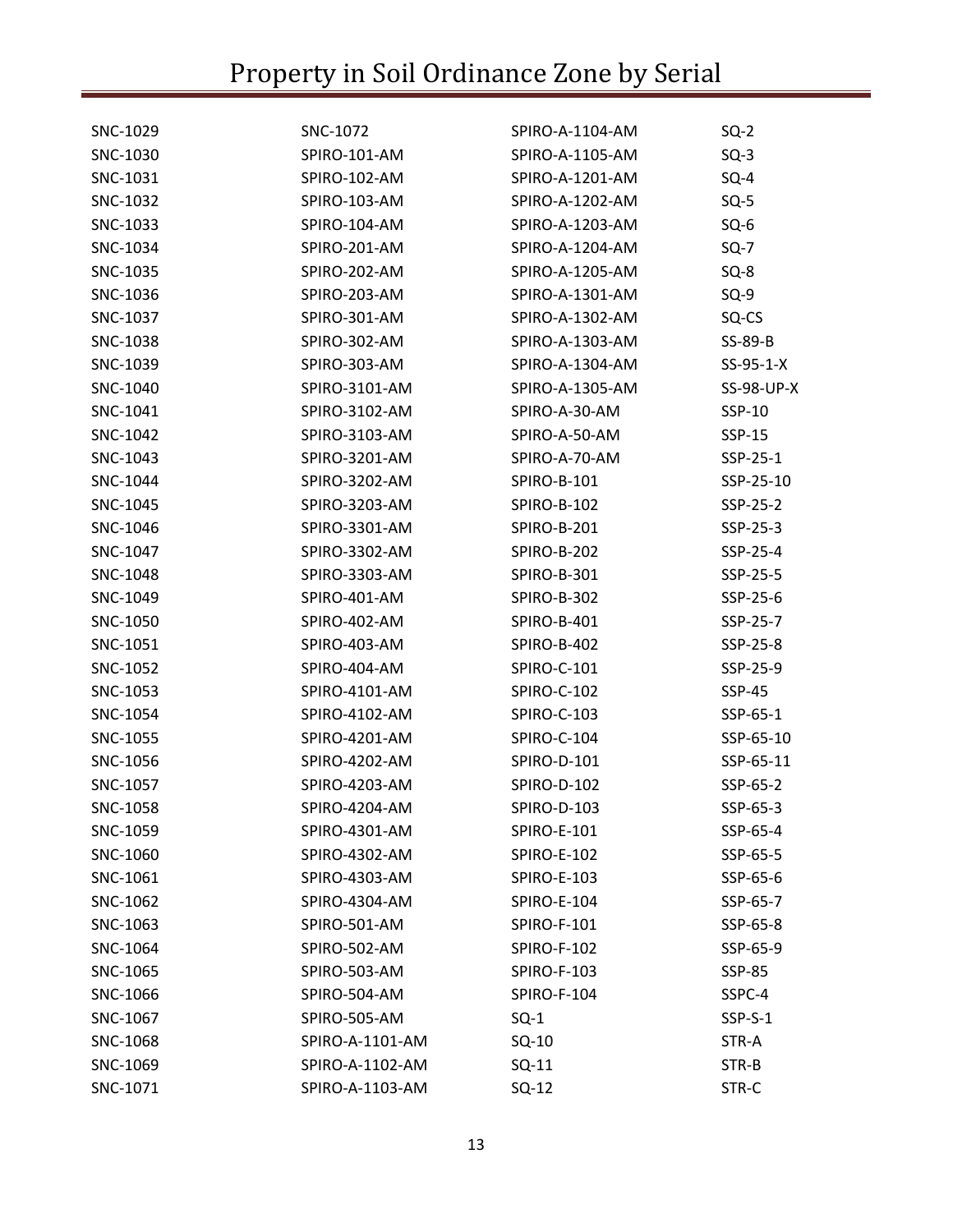| STR-D        | SWPC-1A-2311 | SWPC-2A-4407 | SWPC-3A-6311 |
|--------------|--------------|--------------|--------------|
| STR-E        | SWPC-1A-2315 | SWPC-2A-4409 | SWPC-3A-6315 |
| SUBW-1       | SWPC-1A-2317 | SWPC-2A-4411 | SWPC-3A-6317 |
| SWNDR-A      | SWPC-1A-2401 | SWPC-3-5201  | SWPC-3A-6319 |
| SWNDR-B      | SWPC-1A-2403 | SWPC-3-5203  | SWPC-3A-6321 |
| SWPC-1201    | SWPC-1A-2405 | SWPC-3-5205  | SWPC-3A-6401 |
| SWPC-1203    | SWPC-1A-2407 | SWPC-3-5207  | SWPC-3A-6403 |
| SWPC-1205    | SWPC-1A-2409 | SWPC-3-5209  | SWPC-3A-6405 |
| SWPC-1207    | SWPC-1A-2411 | SWPC-3-5211  | SWPC-3A-6407 |
| SWPC-1209    | SWPC-1A-2415 | SWPC-3-5215  | SWPC-3A-6409 |
| SWPC-1211    | SWPC-1A-2417 | SWPC-3-5217  | SWPC-3A-6411 |
| SWPC-1215    | SWPC-2-3201  | SWPC-3-5301  | SWPC-3A-6415 |
| SWPC-1217    | SWPC-2-3203  | SWPC-3-5303  | SWPC-3A-6417 |
| SWPC-1301    | SWPC-2-3205  | SWPC-3-5305  | SWPC-3A-6419 |
| SWPC-1303    | SWPC-2-3207  | SWPC-3-5307  | SWPC-A       |
| SWPC-1305    | SWPC-2-3209  | SWPC-3-5309  | SWPC-B       |
| SWPC-1307    | SWPC-2-3211  | SWPC-3-5311  | SWPC-C       |
| SWPC-1309    | SWPC-2-3215  | SWPC-3-5315  | SWPC-D       |
| SWPC-1311    | SWPC-2-3301  | SWPC-3-5317  | SWPC-E       |
| SWPC-1315    | SWPC-2-3303  | SWPC-3-5401  | SWPC-F       |
| SWPC-1317    | SWPC-2-3305  | SWPC-3-5403  | SWPC-G       |
| SWPC-1401    | SWPC-2-3307  | SWPC-3-5405  | SWPC-H       |
| SWPC-1403    | SWPC-2-3309  | SWPC-3-5407  | SWPC-I       |
| SWPC-1405    | SWPC-2-3311  | SWPC-3A-6101 | SWPC-J       |
| SWPC-1407    | SWPC-2-3315  | SWPC-3A-6103 | SWPC-K       |
| SWPC-1A-2101 | SWPC-2A-4101 | SWPC-3A-6105 | SWS-1        |
| SWPC-1A-2105 | SWPC-2A-4103 | SWPC-3A-6107 | SWS-2        |
| SWPC-1A-2109 | SWPC-2A-4201 | SWPC-3A-6201 | SWS-3        |
| SWPC-1A-2115 | SWPC-2A-4203 | SWPC-3A-6203 | TLC-A-1      |
| SWPC-1A-2201 | SWPC-2A-4205 | SWPC-3A-6205 | TLC-A-2      |
| SWPC-1A-2203 | SWPC-2A-4207 | SWPC-3A-6207 | TLC-A-2A     |
| SWPC-1A-2205 | SWPC-2A-4209 | SWPC-3A-6209 | TLC-A-2B     |
| SWPC-1A-2207 | SWPC-2A-4211 | SWPC-3A-6211 | TLC-A-2C     |
| SWPC-1A-2209 | SWPC-2A-4301 | SWPC-3A-6215 | TLC-A-2D     |
| SWPC-1A-2211 | SWPC-2A-4303 | SWPC-3A-6217 | TLC-A-2E     |
| SWPC-1A-2215 | SWPC-2A-4305 | SWPC-3A-6219 | $TLC-A-3$    |
| SWPC-1A-2217 | SWPC-2A-4307 | SWPC-3A-6221 | TLC-A-3A     |
| SWPC-1A-2301 | SWPC-2A-4309 | SWPC-3A-6301 | TLC-A-3B     |
| SWPC-1A-2303 | SWPC-2A-4311 | SWPC-3A-6303 | TLC-A-3C     |
| SWPC-1A-2305 | SWPC-2A-4401 | SWPC-3A-6305 | TLC-A-3D     |
| SWPC-1A-2307 | SWPC-2A-4403 | SWPC-3A-6307 | TLC-A-3E     |
| SWPC-1A-2309 | SWPC-2A-4405 | SWPC-3A-6309 | $TLC-B-1$    |